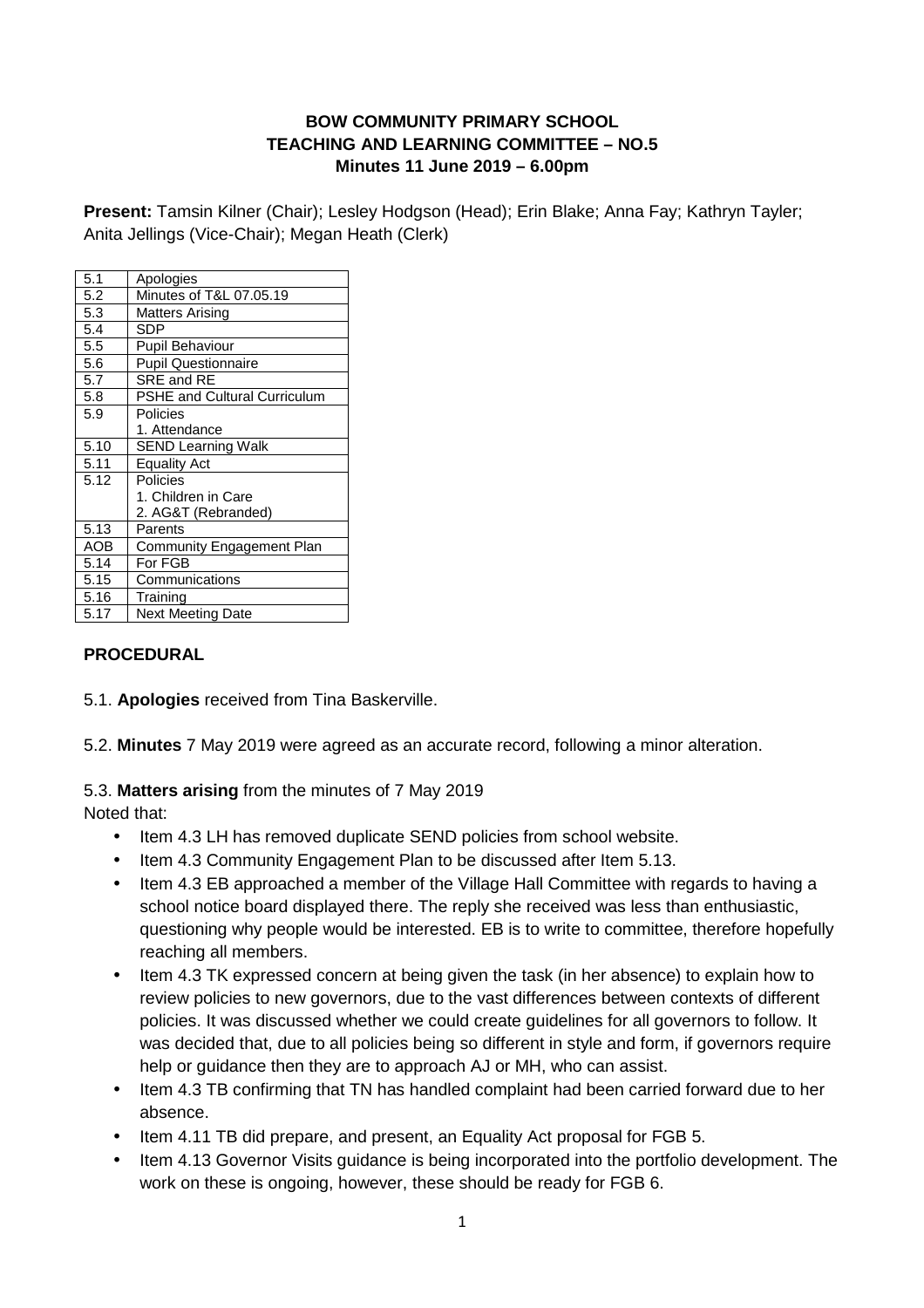- Item 4.15 TK has approached a well-being practitioner, to talk to parents. However, due to circumstances within their workplace, she has been unable to book them. This item is ongoing.
- Item 4.23 Recruitment process has been started. Following a note in the Bow Times, there has been no interest. A letter is to be sent home to all parents. New parents are to be approached at the new parents meeting.

### **ACTIONS:**

**1. EB to write to Village Hall Committee about the possibility of a School Notice Board display.** 

**2. TB to confirm TN has handled complaint regarding quality of the Exclusion Training.** 

**3. TK to update on the progress of booking a well-being practitioner to talk to parents.** 

**4. AJ to write letter to send home to parents, seeking new parent governors.** 

**5. LH/AJ to approach parents at the new parents meeting on 26/06/19, with a view to becoming parent governors.** 

### **CURRICULUM AND STANDARDS**

### 5.4 **SDP**

Noted that:

- Many items for this year have been achieved.
- The areas that have not/will not be achieved are budget related resources concerns
- We cannot look at pupil progress yet, this will be assessed at the end of June and reported back to FGB.
- Governors asked if this meeting should be scheduled later in the school year.
	- o It was explained how pupil progress would have to be discussed at FGB anyway. Moving T&L would mean FGB would need to be moved and there are not enough weeks in the term.

# **ACTION: MH to put pupil progress onto FGB agenda.**

### 5.5 **Pupil Behaviour**

- KT explained how, having just viewed the safeguarding logs, LH currently has a large amount of safeguarding referrals, however, a majority of these are for just 2 families.
- There are 31 reports of safeguarding. 22 of these are for just 2 families. 16 of these are for 1 family.
- There has only been 1 incident of bullying in the last half term, which was considered to be a misinterpretation of behaviour.
- There have been 9 aggressive incidents, which can be largely attributed to one pupil.
- Governors asked if these aggressive incidents have impacted on other pupils.
	- o LH explained how they are now much more contained so have a much reduced impact.
- Governors asked if the school is concerned about the possibility of these incidents intensifying after the long summer break.
	- o LH explained how they are not sure if this pupil will be with us in September, and if he is there is little we can do to prevent this.
- Governors asked if the family with 16 safeguarding reports is having an impact of staff.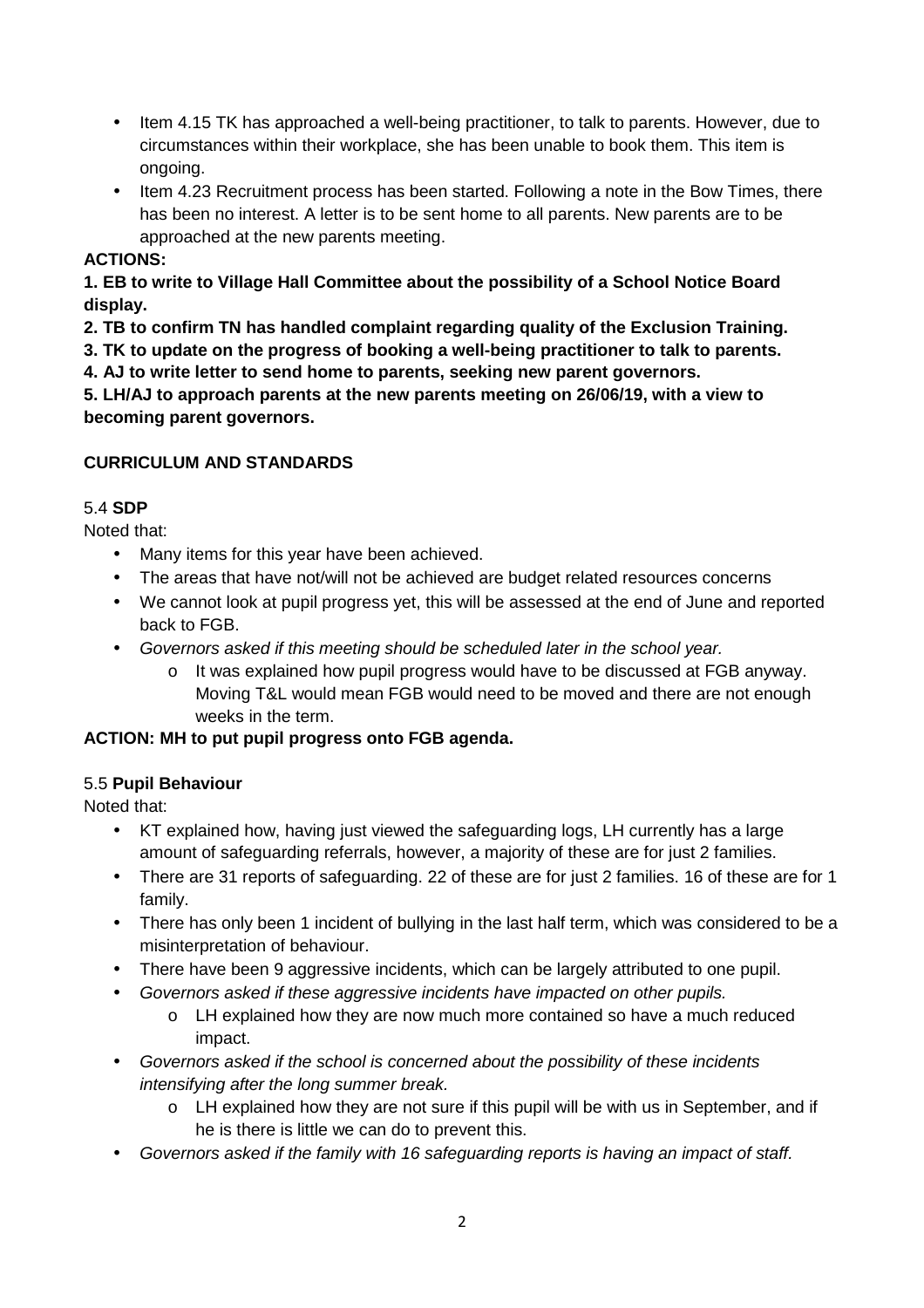- $\circ$  LH explained that this is having a great impact on staff as there are 3 different children involved and they are each in different classes, therefore involving more staff.
- This high number of safeguarding reports is similar across many local schools.
- Overall, there are no concerns or trends, only the 2 families discussed.
- With one exception, all pupils' behaviour is exceptional and they are generally very polite.

### 5.6 **Pupil Questionnaire**

Noted that:

- All questionnaires have been completed and are currently being sent off for analysis.
- The questionnaire was devised by staff with a focus on marking and feedback.
- According to current OFSTED guidelines, the school is marking at a greater depth than required.
- The results of the questionnaire will hopefully lead to a change in the marking policy, freeing up some time for the teachers.
- This is to be an item on the first T&L meeting next year. The questionnaire results will have only been provisionally looked at by then, as the new staff will need to have an input into the analysis too.

#### **ACTION: MH to add Pupil Questionnaire analysis to T&L agenda.**

#### 5.7 **SRE and RE**

Noted that:

- Sex and Relationship Education (SRE) happens every term and forms a part of the science curriculum.
- This gets built on from reception, through to year 6. (Starting with basic relationships, ending with puberty)
- A new syllabus has arrived, this needs to be carefully worked out as it is written for a standard class structure (non-mixed classes). Some year groups will get a repeated year.

### **ACTION: MH to add review of this in 1 year to agenda.**

### 5.8 **PSHE and Cultural Curriculum**

Noted that:

- Under the developing equality policy, many cultural events are going to be marked, twice a year, over a 5 year programme. (eg. Holocaust Day, Jeans for Genes Day, etc)
- British values are embedded into the SDP, there are no separate lessons.
- Governors asked if Pride is involved.
	- o Under the new equality act it will be.
- There is a new guidance document; this will be looked into deeper once the new staff have started.

#### 5.9 **Policies**

### 5.9.1 **Attendance Policy**

- This policy was created collectively with other local schools.
- From September, all term time holidays are being reported to County. Parents can be fined up to £2500 for unauthorised holidays.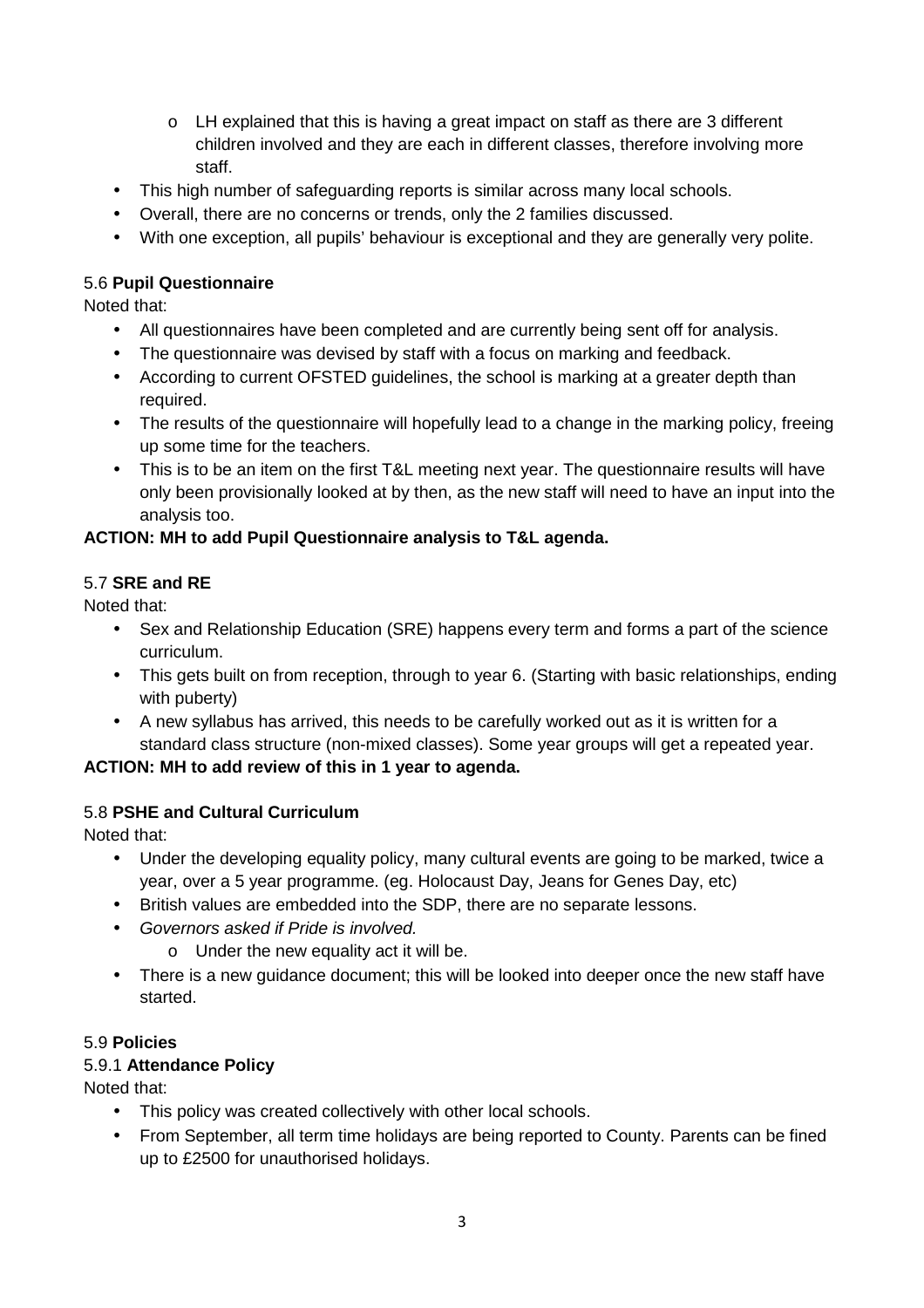- Parents did receive a communication at the beginning of the year warning them about the changes to the rules.
- Governors asked if the school should inform parents again.
	- o The idea of a notice board at parents evening was discussed, so that parents can discuss with governors face to face.
- It is believed that until someone actually receives a fine, parents will continue to ignore the rules.
- AJ pointed out County's need for consistency (multiple child families receiving a fine per child).
- This policy is the heads responsibility.

Proposed by TK. Seconded by KT. Agreed by ALL.

### **ACTIONS:**

# **1. LH to organise a notice board for parents evening.**

# **2. MH to move this policy to FGB next year.**

# **INCLUSION**

### 5.10 **SEND Learning Walk**

- Ali Gillard's TA is off sick (long term), which has massively impacted her workload, along with budget pressures and extra looked after children (this number will soon be back down to 2).
- The annual report will be late. Reports are supposed to be written every 6 weeks.
- There are currently 4 delayed speech and language referrals.
- There has been no time to meet with teachers to review IEPs.
- The future of Thrive interventions cannot be guaranteed.
- Staff would benefit from training in corporate parenting.
- AGs role is very paper driven, she is allocated 7 hours a week, and is always working well over this.
- Governors asked if she had received an hours increase, discussed as a possibility earlier in the year.
	- o She has not as there is no room in the budget.
	- o Any overtime she does she claims back in lieu.
- Governors expressed concern over AGs well-being and the sustainability of this situation.
	- o There is little we can currently do. AG expressed how she is expecting things to be this bad for only this half term, before her TA returns.
	- $\circ$  It is not worth training someone else to assist her as by the time they would be in a position to actually help, the TA should have returned.
- The SEND parent questionnaires have not yet been sent out. **Governors have instructed that, in order to mitigate pressure on AG, the questionnaires are to be scrapped this year.**
- Governors asked what else could be removed from AGs workload.
	- o The annual report is statutory, so that has to remain.
	- o AG was instructed to remove school email from her phone, to prevent her from checking them all the time.
	- o Governors are very concerned about this situation.
- Governors asked if parents should be officially informed of the current situation.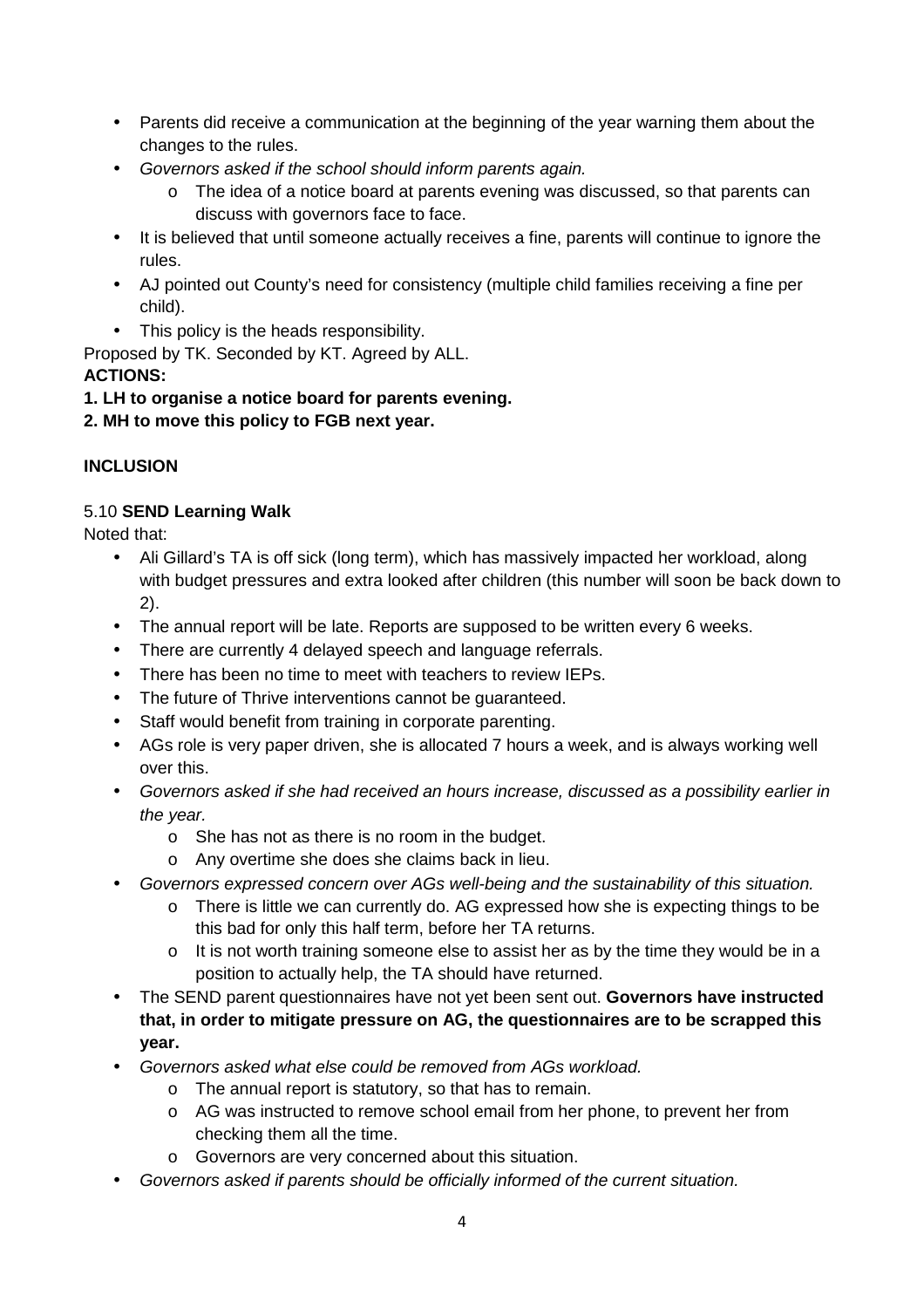o It was agreed that a letter shall be sent to affected parents.

# **ACTIONS:**

**1. LH to instruct AG, on behalf of governors, to suspend parent SEND questionnaires for this year.** 

# **2. LH and AJ to communicate with affected parents regarding current SENDCo situation.**

### 5.11 **Equality Act**

Noted that:

- This is an SDP objective, it will be embedded in the 5 year cycle.
- Every policy is to be checked for use of non-gender specific language and corrected, if necessary.
- Awareness days for different cultures/events have been discussed.
- Parents are to be approached to ask what they would like their children to learn about.
- The development of this is ongoing.

### 5.12 **Policies**

### 5.12.1 **Children in Care**

Noted that:

• Item carried forward.

# 5.12.2 **AG&T (Rebranded)**

Noted that:

- A majority of schools no longer have AG&T policies.
- Handout distributed.
- AF proposed that we add an AG&T statement to the Curriculum policy, in lieu of its own policy.
- All agreed it would be a shame to lose AG&T altogether.
- It will be called "Most Able Statement" and it shall be shared to the Curriculum page of the school website.
- The new teachers must be made aware of this as they will have had no experience of the original AG&T policy.
- This ties in with both the school ethos and the motto.

# **ACTION: AF to complete final amendments to statement then have it put on the website.**

# **COMMUNITY AND PARENT LINKS**

### 5.13 **Parents**

Noted that:

- There has been no direct feedback from FOBS, however, it is believed the Father's Day stall was a success.
- Parent governors have received complaints with regards to School Gateway, however, these are not believed to be a problem, yet.

# AOB **Community Engagement Plan**

- We are currently engaging well.
	- o We deliver regular communications through the Bow & Arrow (village magazine).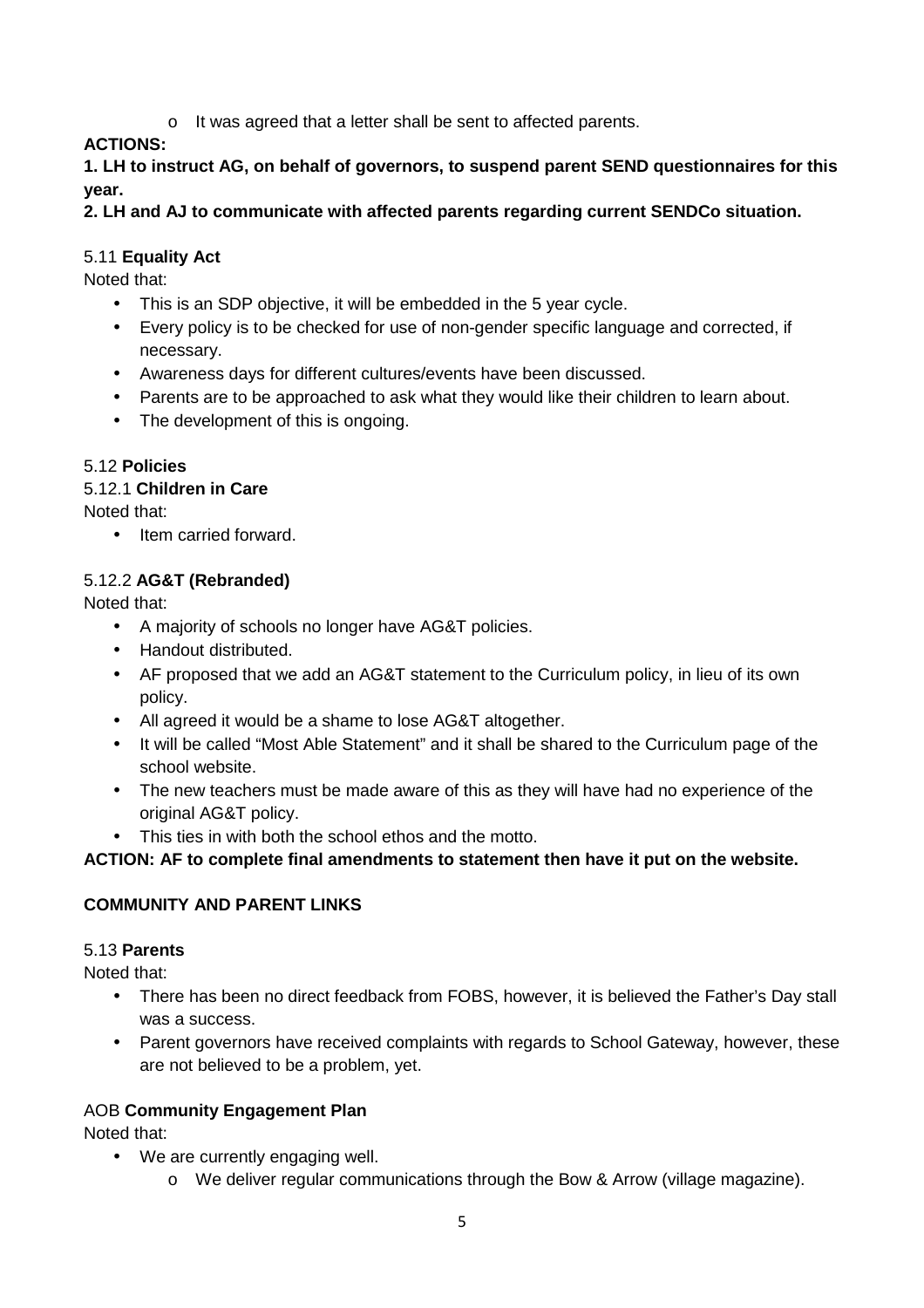- o We have links with Bow Bears Preschool.
- o We have visitor assemblies.
- o FOBS host village wide events (eg. Summer fair)
- o A lot of our staff live in Bow.
- It was discussed what else we could do. We need volunteer readers. It was suggested that we put an appeal out in the Bow & Arrow and/or Monachorum Matters. The Village Hall or Co-op could advertise on their notice boards for us. MH could approach the WI.
- With regards to identifying links with local businesses, it was suggested that the singing club could perform at the Garden Centre. They are hoping to perform in the Village Hall at Christmas again this year.
- Governors asked if the children would be interested in campaigning, suggesting they could place posters around the village.
	- o LH explained that this would need to be linked with the curriculum but there is no reason why not.
- It was discussed whether having a link with the Parish Council could be helpful, along with using GQ as a link (with him being both governor and parish councillor).
- We could be utilising our parent pool (eg. Children could visit a local farm, many owned by parents)

# **ACTIONS:**

**1. EB to write a piece to go in Bow & Arrow and Monachorum Matters about all the ways we engage in the community and appealing for more volunteer readers.** 

**2. MH to appeal for volunteer readers from Bow WI.** 

### **GOVERNANCE**

### 5.14 **For FGB**

- FGB to be informed of removal of AG&T policy, and replacing it with statement.
- Positivity of children's behaviour to be noted.
- Update of the ongoing work with the equality act.
- The concerns of the current pressure/workload on AG to be discussed.

### 5.15 **Communications**

- A noticeboard at Parents Evening regarding Unauthorised Absence fines.
- Bow Times, Bow & Arrow and Monachorum Matters to be sent a piece about community links and volunteer reading.
- Co-op, White Hart, Village Noticeboards to have poster displayed appealing for volunteer readers.

### **ACTIONS:**

### **1. EB to create poster appealing for volunteer readers.**

### **2. EB to contact Garden Centre regarding the possibility of having a school notice board installed.**

### 5.16 **Training**

- KT is booked to attend the OFSTED update on 26/06/19.
- LH is booked to attend the Heads OFSTED update on 26/06/19.